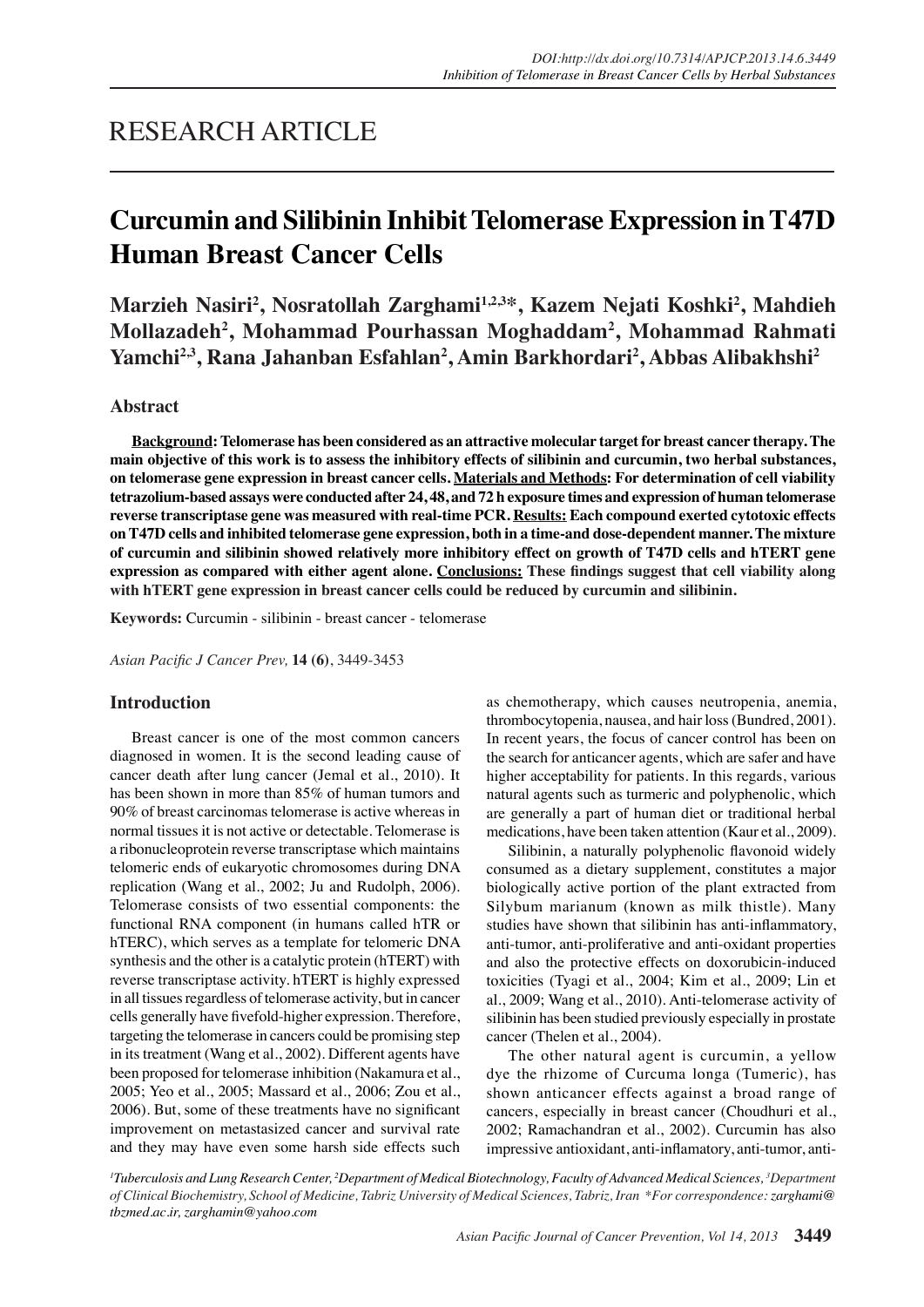#### *Marzieh Nasiri et al*

proliferative, and anti-allergic, anti-telomerase activities (Ramachandran and You, 1999; Mukherjee et al., 2007).

Developing the previous studies about the effects of silibinin and curcumin on cancer cell lines, the aim of the current work is to determine the upregulation of these two natural plant components in both separately and mixed on expression of hTERT.

# **Materials and Methods**

#### *Cell culture and cytotoxicity*

T47D breast cancer cell line (Pasteur Institute of Iran, Tehran, Iran) was grown in RPMI 1640 (Gibco, Invitrogen, UK) supplemented with 10% FBS (Gibco, Invitrogen, UK), 2 mg/ml sodium bicarbonate, 0.05 mg/ml penicillin G (Serva co, Germany), 0.08 mg/ml streptomycin (Merck Co, Germany). Culture was maintained on plastic flask and incubated at 37°C in 5% CO<sub>2</sub>. After growing sufficient amount of cells, cytotoxic effect of silibinin and curcumin was studied by 24, 48 and 72 h MTT assays in which 1000 cell/well were cultivated in a 96 well plate. After 24 h incubation in 37°C with humidified atmosphere containing  $5\%$  CO<sub>2</sub>, the cells were treated with serial concentrations of curcumin (5, 10, 20, 30, 40, 50, 60, 80, 100 µM), silibinin (20, 40, 60, 80, 100, 120, 140, 180, 200  $\mu$ M), and curcumin-silibinin mixture (each of them 5, 10, 20, 30, 40, 50, 60, 80, 100  $\mu$ M) for 24, 48 and 72 h in the quadruplicate manner, in addition to cells with 200 μl culture medium containing 10% DMSO for control. After incubation, the medium of all wells of the plate were exchanged with fresh medium and the cells were leaved for 24 h in incubator. Then, medium of all wells were removed carefully and 50 μl of 2 mg/ml MTT (Sigma Co., Germany) dissolved in PBS was added to each wells and the plate was covered with aluminum foil and incubated for 4.5 h again. After removing content of the wells, 200 μl pure DMSO was added to the wells. Then, 25 μl Sorensen's glycine buffer was added and immediately absorbance of each wells was read in 570 nm using EL×800 Microplate Absorbance Reader (Bio-Tek Instruments) with reference wavelength of 630 nm.

#### *Cell treatment*

After determination of IC50,  $1 \times 10^6$  cells were treated with serial concentrations of curcumin, silibinin and mixture of them that are below the total IC50 (5μM, 10μM, 15μM and 17.5μM). For control cells, the same volume of 10% DMSO without drugs was added to flask of control cells. Then, culture flasks were incubated at 37°C in 5%  $\mathrm{CO}_2^{\vphantom{\dagger}}$  for 24 h.

#### *RNA exteraction*

The cells were mixed with 1 ml of RNX plus reagent in a clean RNase-free tube and then incubated for 5 min at room temperature (RT). After pipetting, 200μl chloroform was added, shaken rigorously for 15 seconds, and incubated for another 5 min. The mixture was centrifuged at 12000×g for 15 min. The aqueous phase was transferred to a clean RNase-free tube and total RNA was precipitated by adding 0.5 ml isopropyl alcohol and incubated for 15 min at RT. The pellet including total RNA

was washed using 75% ethanol and centrifuged at 7500×g for 8 min. After drying the ethanol, the RNA pellet was dissolved in TE buffer. At the end the concentration and quantity of total RNA was calculated based on OD260/280 ratio measurements and its quality was assessed by electrophoresis on 1.5% agarose.

#### *cDNA synthesis*

Complementary DNA, cDNA, was synthesized using First Strand cDNA synthesis Kit (Fermentas). Briefly, 1μg total RNA,1μl Oligo (dT) primers and 11μl DEPC treated water was mixed on dry ice and incubated at 65ºC for 5 min and then stored on dry ice for 1 min. Reaction mixture of the components (4μl 5X reaction Buffer, 1μl RiboLockTM RNase Inhibitor (20 u/μl), 2μl 10 mM dNTP Mix), was added and incubated at 25ºC for 5 min. After that, RNA was reverse-transcribed by 2μl M-MuL V Reverse Transcriptase (20 u/μl) and incubated at 25ºC for 5 min and again incubated at 42ºC for 60 min. Raction was terminated the using heating at 70ºC for 5 min. The reverse transcription reaction product can be directly used in PCR applications or stored at -20ºC for less than one week. For longer storage, -70ºC is recommended.

#### *Real-time PCR and measurement of hTERT mRNA*

The synthesized cDNA was diluted 1:5, 1:10 and 1:20. The concentration of 1:20 of cDNA was used as template for real time PCR. The cDNA was amplified using specific primers (Takapou Zist Co., Iran) (Table 1) for telomerase gene and also β-actin as endogenous control (corbet 6000). RNA Expression levels were analyzed by quantitative real-time RT-PCR using the SYBR Green-I dye (Roche, Germany) by the Rotor-GeneTM 6000 system (Corbett research, Australia). Alternative spliced variants of hTERT mRNA were not measured because they do not reconstitute telomerase activity. The quality of real-time PCR reactions was controlled by running standard samples as duplicated. 5-times serial dilutions of cDNA obtained from the T47D breast cell line served as samples with strong expression of hTERT gene. The program for real-time PCR reaction was as follows; Initial denaturation at 95°C for 10 min, followed by cycles of denaturation at 95°C for 15 seconds, annealing at 60°C for 30 seconds and extension at 72°C for 30 seconds. Finally, amplicons were assessed by melting curve analysis of 70°C to 95°C.

#### *Statistical analysis*

SPSS 16 was used for statistical analysis. The difference in mRNA levels of hTERT between control and treated cells was assessed by ANOVA and Tukey's test. A p value<0.05 was considered as significant difference.

# **Table 1. Forward (F) and Reverse (R) Primer Sequences of β-actin and hTERT Used in Real-Time PCR**

| Genes | Sequence                                           | PCR.      |
|-------|----------------------------------------------------|-----------|
|       |                                                    | product   |
|       |                                                    | size (pb) |
|       | hTERT Forward primer 5'CCGCCTGAGCTGTACTTTGT3' 198  |           |
|       | Reverse primer 5'CAGGTGAGCCACGAACTGT3'             |           |
|       | β-actin Forward primer 5'TCCCTGGAGAAGAGCTACG3' 131 |           |
|       | Reverse primer 5'GTAGTTTCGTGGATGCCACA3'            |           |

100.0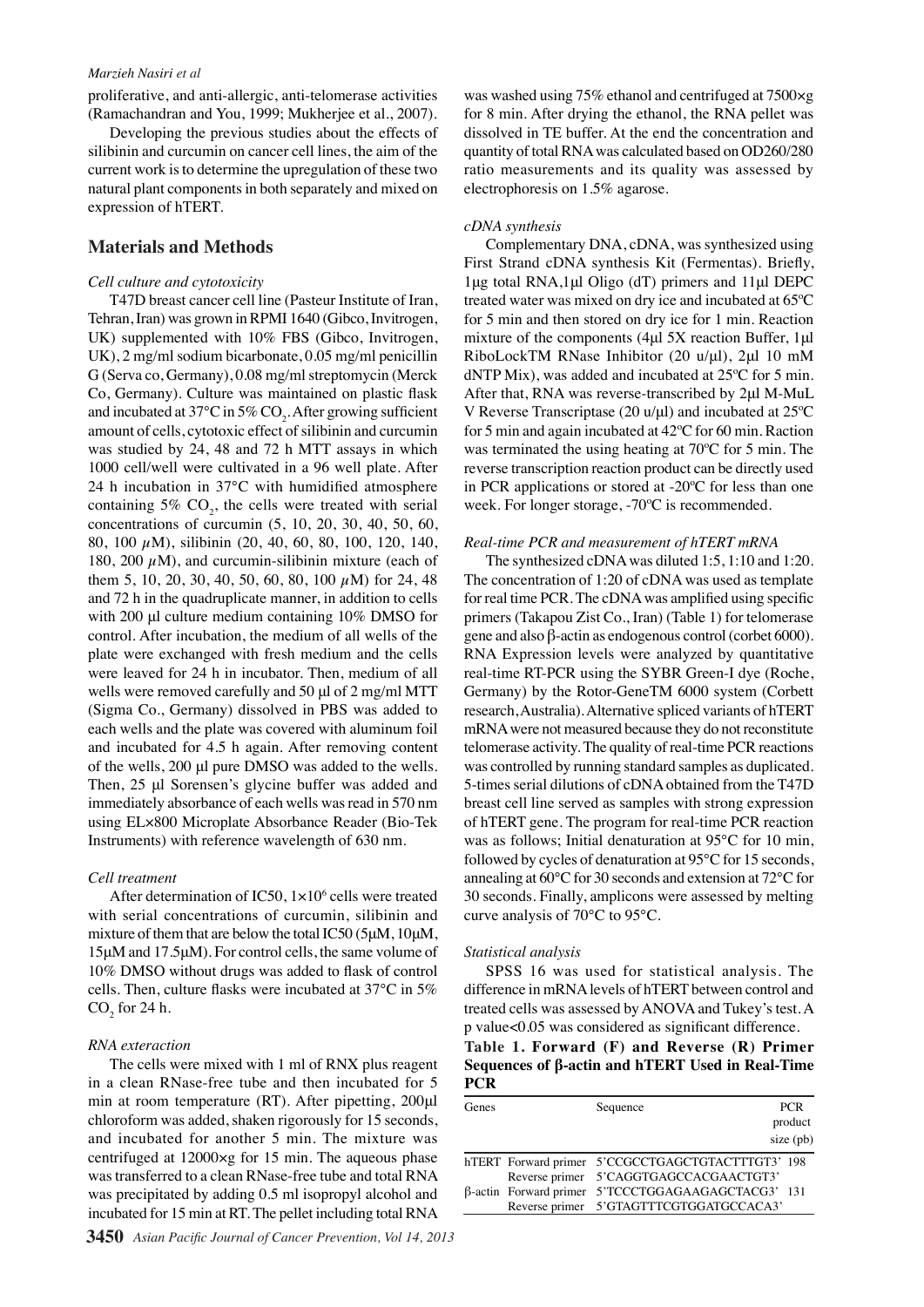# **Results**

## *Effect of curcumin on inhibition of T47D cells growth and hTERT expression*

Growth of cell lines was inhibited by curcumin in a dose-and time-dependent manner. Data analysis of the cytotoxicity assay showed that IC50s of effect of curcumin on T47D breast cancer cell line are 25, 19 and 17.5 μM for 24, 48 and 72 h MTT assays respectively (Figure 1A). hTERT expression in cancer cell lines after exposure to curcumin for 24 incubation times was assessed by real time PCR. Results of real time PCR showed that expression of hTERT in T47D cell lines was decreased by the incubation in 5 to 17 μM curcumin in a dose-and timedependent manner (Figure 2A). Curcumin treatment (24h) reduced hTERT mRNA by 80% at 17.5  $\mu$ M concentration.

# *Effect of silibinin on inhibition of T47D cells growth and hTERT expression*

Data analysis of cytotoxicity assay showed that IC50s of silibinin on T47D breast cancer cell line are 109, 75, 31 μM for 24, 48, 72 h MTT assays, respectively (Figure  $1B$ ). Figure shows that IC50 of silibinin on T47D breast cancer cell line is time-and dose-dependent. Real-time PCR results showed a significant decrease in hTERT

Table 2. Effects of Curcumin-Silibinin Mixture on<br>Inhibition of T47D Breast Cancer Cells Growth **Inhibition of T47D Breast Cancer Cells Growth**

| Compound                 | Mean<br>IC <sub>50</sub> | Statistical difference<br>Curcumin with<br>Silibinin with |                    |
|--------------------------|--------------------------|-----------------------------------------------------------|--------------------|
|                          | $\lq u M$ "              | Curcumin-Silibinin Curcumin-Silibini                      |                    |
| Curcumin                 | 19.67                    |                                                           |                    |
| <b>Silibinin</b>         | 71.67                    | $p$ -value $<0.05$                                        | $p$ -value $<0.05$ |
| Curcumin-Silibinin 14.84 |                          |                                                           |                    |



**Figure 1. Cytotoxic Effects.** A) Curcumin on T47D Breast Concer Cells, and C) Cells and C) Curcumin-Silibinin Mixture on T47D Breast Cancer Cells



50.0

75.0

100.0

**Figure 2. Inhibitory Effects.** A) Curcumin on Expression of hTERT in T $\overline{\phi}$ D Breast Cancer Cells, B) Silibinin on Expression of hTERT in T47D Breast Cancer Cells and C) Curcumin-Silibinin Mixture on Expression of hTERT in T47D Breast Cancer Cells

*Inhibition of Telomerase in Breast Cancer Cells by Herbal Substances* expression in the treated cells compared to the control cells (p-value<0.05) (Figure 2B). When T47D cells were treated with silibinin in concentrations between 5 and 17 μM for 24 hours, expression of hTERT was markedly decreased.

## *Effect of curcumin-silibinin mixture on T47D cell growth and hTERT expression*

As seen in Figure 1C IC50 of curcumin and silibinin mixture are 17.5, 15, and 12 μM for 24, 48, and 72 h exposure times, respectively (Figure 1C). These IC50s were time-and dose-dependent. Mixture of curcumin and silibinin inhibited hTERT gene expression in a dose-dependent manner. Real-time PCR results showed a significant decrease in hTERT expression in the treated cells compared to the control cells (Figure 2C).

Table 2 and Figure 3 show anti-growth and hTERT-



**Figure 3. Effects of Curcumin-Silibinin Mixture on Inhibition of hTERT Expression in Comparison with Curcumin or Silibinin Alone**

**54.2**

 $10.1$  |  $20.3$ 

 $6.3$ 

E rror bars: 95.00% C I

**46.8 56.3**

*Asian Pacific Journal of Cancer Prevention, Vol 14, 2013* **3451**



None

**25.0 30.0**

ш н  $\frac{24h}{48h}$ 

 $72<sub>h</sub>$ 

 $31.3$  **1**  $\frac{1}{30.0}$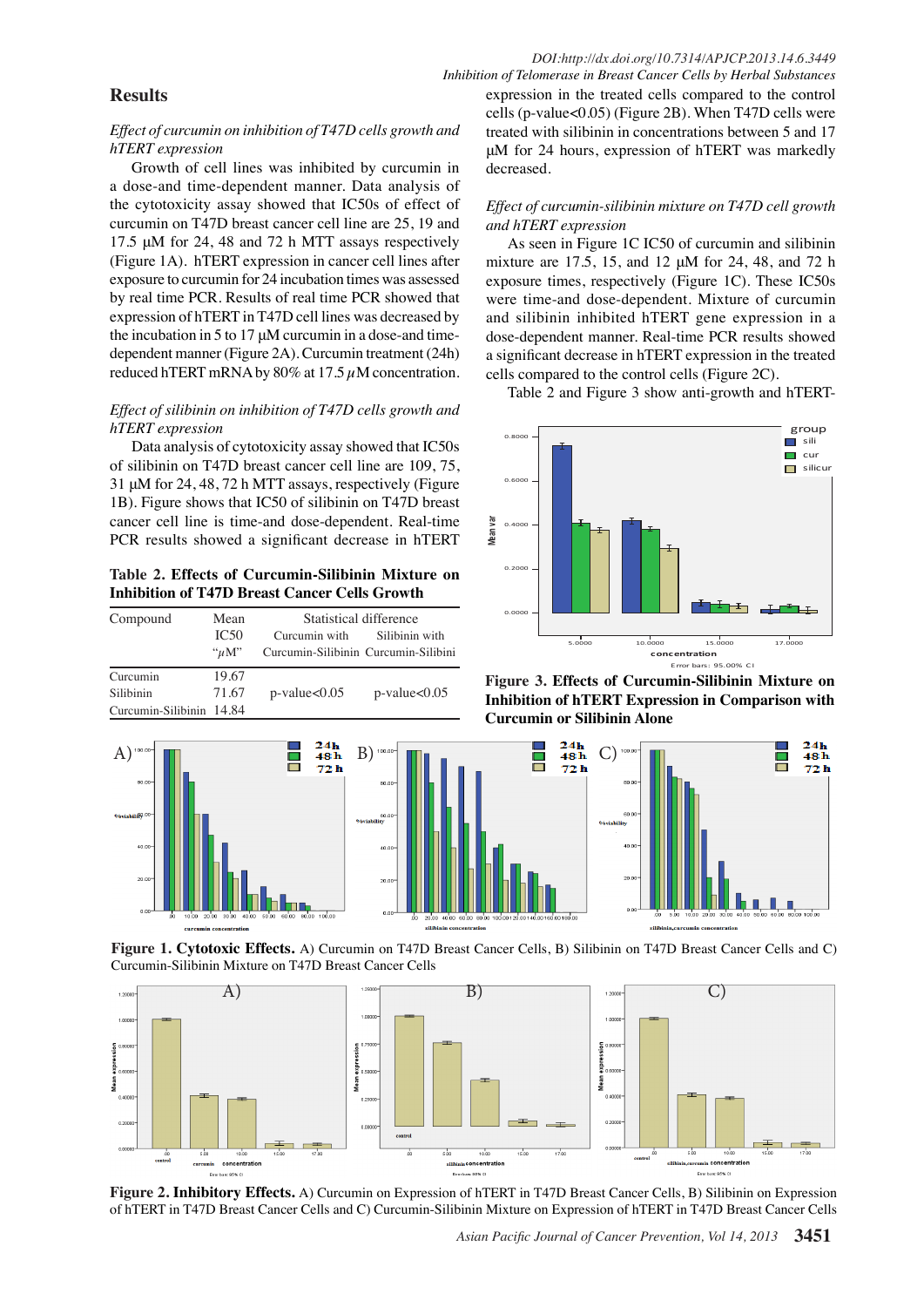#### *Marzieh Nasiri et al*

expression inhibitory effects of curcumin-silibinin mixture in compared with those of curcumin and silibinin alone (p value $<0.05$ ).

## **Discussion**

In this study curcumin (diferuloylmethane), one of the major components of turmeric and silibinin (milk thistle) show an antiproliferative effect with a telomerase inhibitory potency on the T47D breast cancer cell line.

This funding is important because toxicity and drug resistance problem of cancer chemotherapeutic agents, has led to challenge in the field of cancer research (Bundred, 2001). As seen in Figure 1A curcumin causes to inhibit the growth of the cells. This effect is increased with increasing the concentration of curcumin, so that the cells were dead completely in a concentration nearly 70 μM. Moreover, its effect on T47D cell line is variable by examining in the three exposure times 24, 48 and 72h. For an evidence, IC50s are different in the mentioned exposure times and decreases with time (IC50s for three exposure times are 22.5, 19 and 17.5  $\mu$ M respectively). In other words, it seems that the effect of curcumin on T47D breast cancer cell line is time-and dose-dependent. Other studies shows that curcumin has inhibitory effect in the cells growth on the various types of cancer cell lines usually with a timedependent manner (Syng-Ai et al., 2004; Chakravarti et al., 2010; Watson et al., 2010; Subramaniam et al., 2012). Curcumin exerts its anticancer effect on different cellular factors (Sa and Das, 2008; Wilken, 2011). We have investigated the influence of this substance on expression and activity of the telomerase reverse transcriptase, one of the effective factors which cause the cells to be cancerous. Telomerase inhibitors are being actively considered as potential anti-tumor agents, with the hope that the lack of telomerase expression in normal somatic cells would result in a highly specific treatment with fewer side effects than conventional chemotherapy (Shay, 1997). As observed from Figure 2A, curcumin considerably inhibits expression levels of telomerase mRNA in T47D cell line, especially when its concentration is increased. It should be noted that exposure time also plays a key role in the inhibition of expression levels (a time-and dose-dependent manner similar to that of the cell growth inhibition). Ramachandran et al. also observed an effect inhibitory for curcumin on telomerse activity in breast cancer (MCF-7) cell line (Ramachandran et al., 2002).

In order to augment the inhibition of telomerase expression, we have investigated the effect of another plant-extracted substance on the T47D cell line. Silibinin, extracted from Silybum marianum, is a nontoxic agent and consumed widely as a dietary supplement and have strong anticancer activity against different epithelial cancers including breast cancer cells, refer to (Kim et al., 2009; Lin et al., 2009; Wang et al., 2010). Figure 1B illustrates the effect of silibinin on the cell growth in three different exposure times. Similar to curcumin, corresponding IC50s confirm that silibinin effect on the cell line is time-and dose-dependent (IC50s for three exposure times are 109, 75 and 31 μM, respectively). It seems that higher concentrations of silibinin are needed for inhibiting the

cell growth as compared with curcumin. Silibinin exhibits an inhibitory behavior on telomerase expression, which its larger concentrations lead to a more decline in the expression levels of telomerase mRNA (Figure 2B). Thelen et al. reported similar inhibitory influence of silibinin on telomerase activity and expression in prostate cancer cells (Thelen et al., 2004). After that the effect of curcumin and silibinin was examined on the cell growth and also telomerase expression and activity. We made a mixture of curcumin and silibinin in a ration of 1:1. Table 2 and Figure 3 show analysis of Real-time PCR for hTERT expression after subjecting the two substances employed here separately and mixed. Accordingly, it seems that the mixture has a more relatively effect on both the inhibition of T47D cell line growth (IC50s for three exposure times are 17.5, 15 and 12  $\mu$ M, respectively) (Figure 1C) and expression telomerase inhibition in this cell line (Figure 2C).

In conclusion, the current study shows that curcuminsilibinin mixture is more effective than their use alone for inhibition of T47D breast cancer cell growth and that of hTERT gene expression. Further studies could be performed for further confirmation of this funding.

# **Acknowledgements**

This study was supported by a grant from Tuberculosis and Lung Research Center. The authors would like to thank Drug Applied Research Center for technical supports.

#### **References**

- Bundred NJ (2001). Prognostic and predictive factors in breast cancer. *Cancer Treat Rev*, **27**, 137-42.
- Chakravarti N, Kadara H, Yoon DJ, et al (2010). Differential inhibition of protein translation machinery by curcumin in normal, immortalized, and malignant oral epithelial cells. *Cancer Prev Res (Phila)*, **3**, 331-8.
- Choudhuri T, Pal S, Agwarwal ML, Das T, Sa G (2002). Curcumin induces apoptosis in human breast cancer cells through p53-dependent Bax induction. *FEBS Lett*, **512**, 334-40.
- Jemal A, Siegel R, Xu J, Ward E (2010). Cancer statistics. *CA Cancer J Clin*, **60**, 277-300.
- Ju Z, Rudolph KL (2006). Telomeres and telomerase in cancer stem cells. *Eur J Cancer*, **42**, 1197-203.
- Kaur M, Velmurugan B, Tyagi A, et al (2009). Silibinin suppresses growth and induces apoptotic death of human colorectal carcinoma LoVo cells in culture and tumor xenograft. *Mol Cancer Ther*, **8**, 2366-74.
- Kim S, Choi JH, Lim HI, et al (2009). Silibinin prevents TPA-induced MMP-9 expression and VEGF secretion by inactivation of the Raf/MEK/ERK pathway in MCF-7 human breast cancer cells. *Phytomedicine*, **16**, 573-80.
- Lin CJ, Sukarieh R, Pelletier J (2009). Silibinin inhibits translation initiation: implications for anticancer therapy. *Mol Cancer Ther*, **8**, 1606-12.
- Massard C, Zermati Y, Pauleau AL, et al (2006). hTERT: a novel endogenous inhibitor of the mitochondrial cell death pathway. *Oncogene*, **25**, 4505-14.
- Mukherjee Nee Chakraborty S, Ghosh U, Bhattacharyya NP, Dey S, Roy M (2007). Curcumin-induced apoptosis in human leukemia cell HL-60 is associated with inhibition of telomerase activity. *Mol Cell Biochem*, **297**, 31-9.